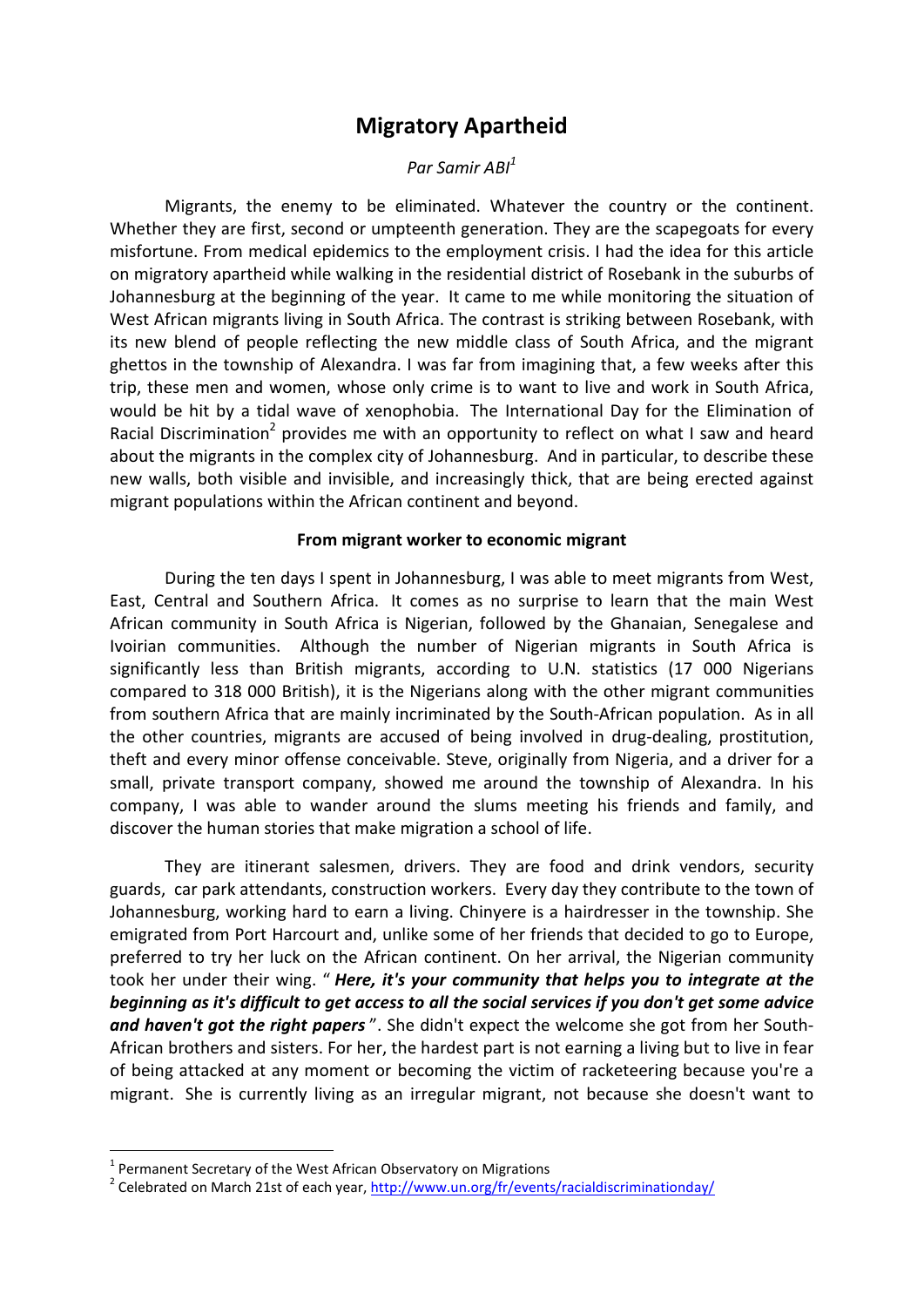regularize her situation but because the South-African immigration authorities are not making it easy for her to do so.

Arthur, from Cameroon, tells me the same story. His application for the renewal of his residence permit has just been refused for the second time by " Home Affairs<sup>3</sup> " because, this time, mistakes were found in his lease agreement. The first time, it was because his vaccination records were missing. He had previously been employed as a bilingual interpreter with an agency that had eventually had to terminate his contract because of the bureaucratic complications and the levies imposed on employers by the South-African administration before they would grant a residence permit to their migrant workers. Each new request was an adventure in itself as the old residence permits granted to the migrant were not taken into account. It's now been nine years since Arthur left Douala to come and study economics in South Africa. He found a student job as a waiter before applying to work as an interpreter in his old agency. He is now trying to work as a freelance interpreter but, to avoid being illegal, needs a residence permit that the immigration authorities won't give him. And there's a reason for that. In their eyes Arthur is an economic migrant.

And we have the European Union to thank for that. Not only because they have they set the example by promoting security-oriented migration policies but, in particular, because they have permanently transformed migration-related terminology throughout the world. Thus, " migrant workers", whose status and protection were enshrined in a UN convention, now find themselves called " economic migrants" throughout the world. During apartheid in South Africa, recourse to migrant workers, who were exploited in the gold and diamond mines and in industry, was the norm. Afrikaners<sup>4</sup> preferred migrant workers to avoid coming into contact with black South African workers active in the African National Congress<sup>5</sup> (ANC). The ANC often used industrial sabotage in its fight against apartheid. With the end of apartheid and the need for the new governing body to facilitate access to the employment market for black South Africans, from which the majority of them had previously been excluded, positive discrimination policies were introduced in all areas of business but in particular in the mining industry.

With blacks now having access to the national riches, the birth of a new middle class in South Africa led to an increase in the employment of domestic workers from Zimbabwe, Lesotho, Swaziland, Namibia, Botswana and Mozambique. Strong demand encouraged largescale, illegal, immigration from neighbouring countries. But far from ensuring that these new waves of migrants received lawful treatment by introducing appropriate legislation, South Africa decided to step up migration controls and, like Europe, intensified the fight against " economic migrants ". With the economic need for migrant workers in the mining sector and large agricultural plantations continuing to be felt, this security-oriented migration policy did nothing to dissuade the migrants from arriving but on the contrary bolstered migration influx to South Africa via the clandestine routes. In particular, via the Limpopo, a crocodile-infested river which acts as a border between South Africa and Zimbabwe or via a network of road hauliers who, through a change in terminology, are now known as " traffickers ". The illegal situation of these migrant workers increases their exploitation in

-

 $3$  Home Affairs is the South African administrative department responsible for immigration matters.

 $<sup>4</sup>$  Afrikaners designates white South Africans. During the apartheid era, Afrikaners, who were in the minority,</sup>

held all the power in South Africa and opposed any political participation of the black majority.

 $<sup>5</sup>$  The political party in power in South Africa since the first post-apartheid elections in 1994.</sup>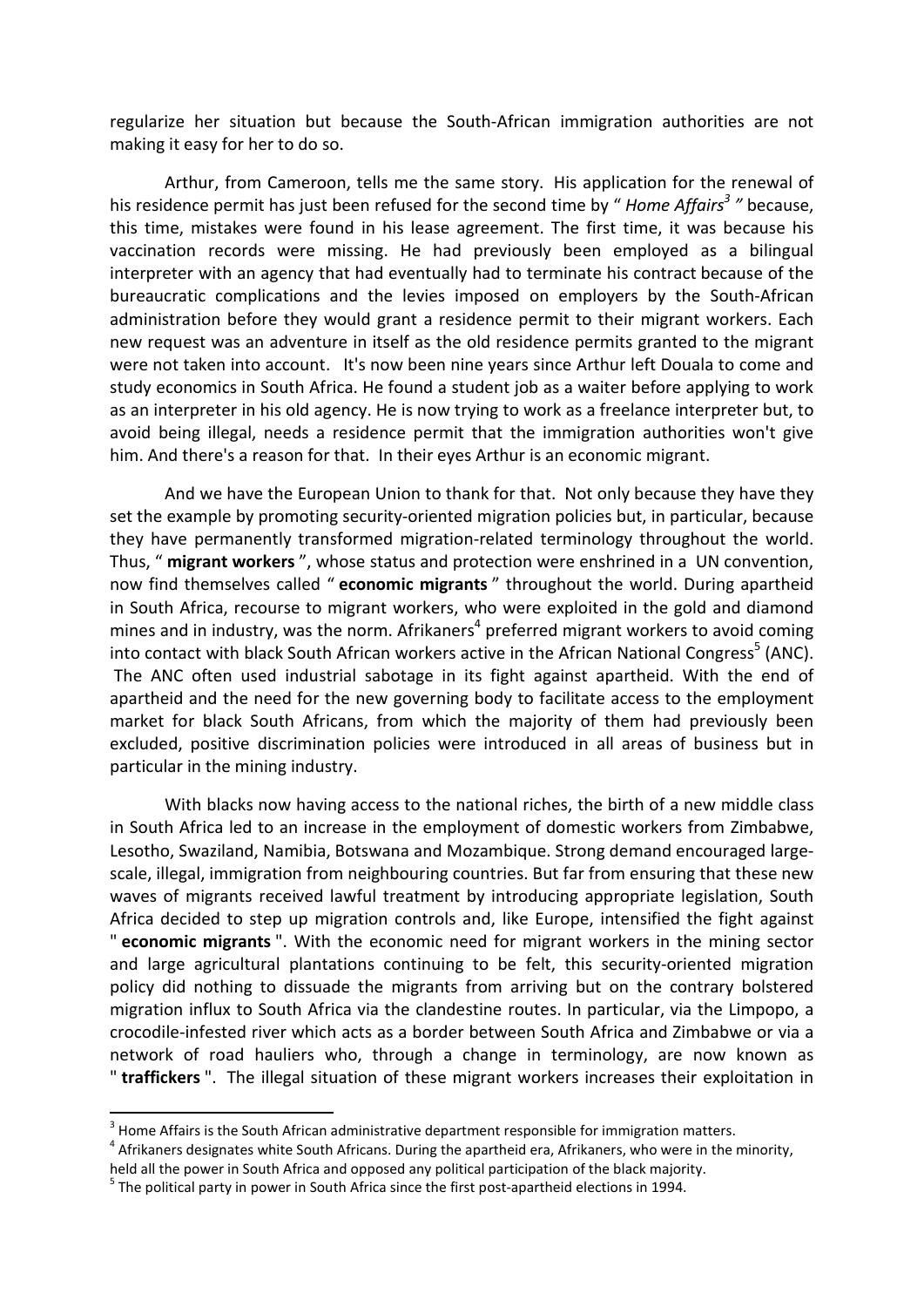the domestic and construction industries, security companies, mining companies and agricultural industry. It means they have to work long hours for low wages. In a country that has one of the most powerful trade union federations in Africa, The Congress of South African Trade Unions (COSATU), the competition that irregular migrant workers represent for national workers has brought a rapid increase in xenophobic attacks.

#### The Surge in Xenophobia

 The process by which migrant workers, made illegal by restrictive migration policies, compete with national workers in the mining, industrial and construction industries is not unique to South Africa. Nor, either, is the surge in xenophobia that is hitting both the North and South of the African continent and beyond. But what is specific to South Africa, raising questions and shocking people's consciences, is the increase in xenophobic violence by blacks towards other blacks over the last few years. " Why are black migrants considered differently to white migrants?". Margaret from Zimbabwe, and a researcher at the University of the Witwatersrand, explained to me during a discussion on apartheid, that despite its disappearance, apartheid has left a deep mark on the black South African conscience linked to the power wielded by the white population. This means that, although the Pakistanis, Indians, Chinese and Europeans of various nationalities find themselves in the same, illegal, situation, they are not victims of the surge in xenophobia.

Another question that haunted me while listening to the African migrants' experiences, was whether the South African people consider themselves a member of the African Union and embraced its pan-African vision. It was in Lucien, another academic, that provided me with the answer. From the east of the Democratic Republic of Congo, Lucien was able to settle in South Africa by obtaining refugee status after overcoming a thousand and one obstacles. While also working as a car park attendant, he was able to begin studying at university, and thanks to a grant, was able to pursue doctoral studies that have led to him now having a post as a lecturer and researcher. I realised from talking to Lucien that the South African middle class have their eyes turned towards the West and the BRIC countries (Bresil, Russia, India, China) rather than the African continent. On the other hand, South African businessmen see the African continent as an important market and that is what directs the South African government's positions.

Lucien spoke to me about the part the South African mining companies have played in the successive wars in the east of Congo, and the strong presence on the continent of telecommunications-related businesses such as MTN and DSTV. For him, the only purpose of Mrs Dlamini-Zuma becoming head of the African Union, with the results that we are all aware of<sup>6</sup>, was to reinforce South Africa's economic presence on the continent. South Africa's pan-African vision is, thus, just as predatory as the colonising powers', to grab as much of the African continent's ressources as possible while refusing its migrant workers. In light of these explanations, it is easy to understand why there have been appeals in certain African countries to boycott South African products and companies in response to the xenophobic surge. It is extremely unfortunate, that faced with this alarming situation, both in Africa and the rest of the world, no institutions at the continental level, or at the

<sup>6</sup> http://www.lemonde.fr/afrique/article/2017/01/27/mme-dlamini-zuma-et-l-union-africaine-chronique-d-unrendez-vous-manque\_5070121\_3212.html